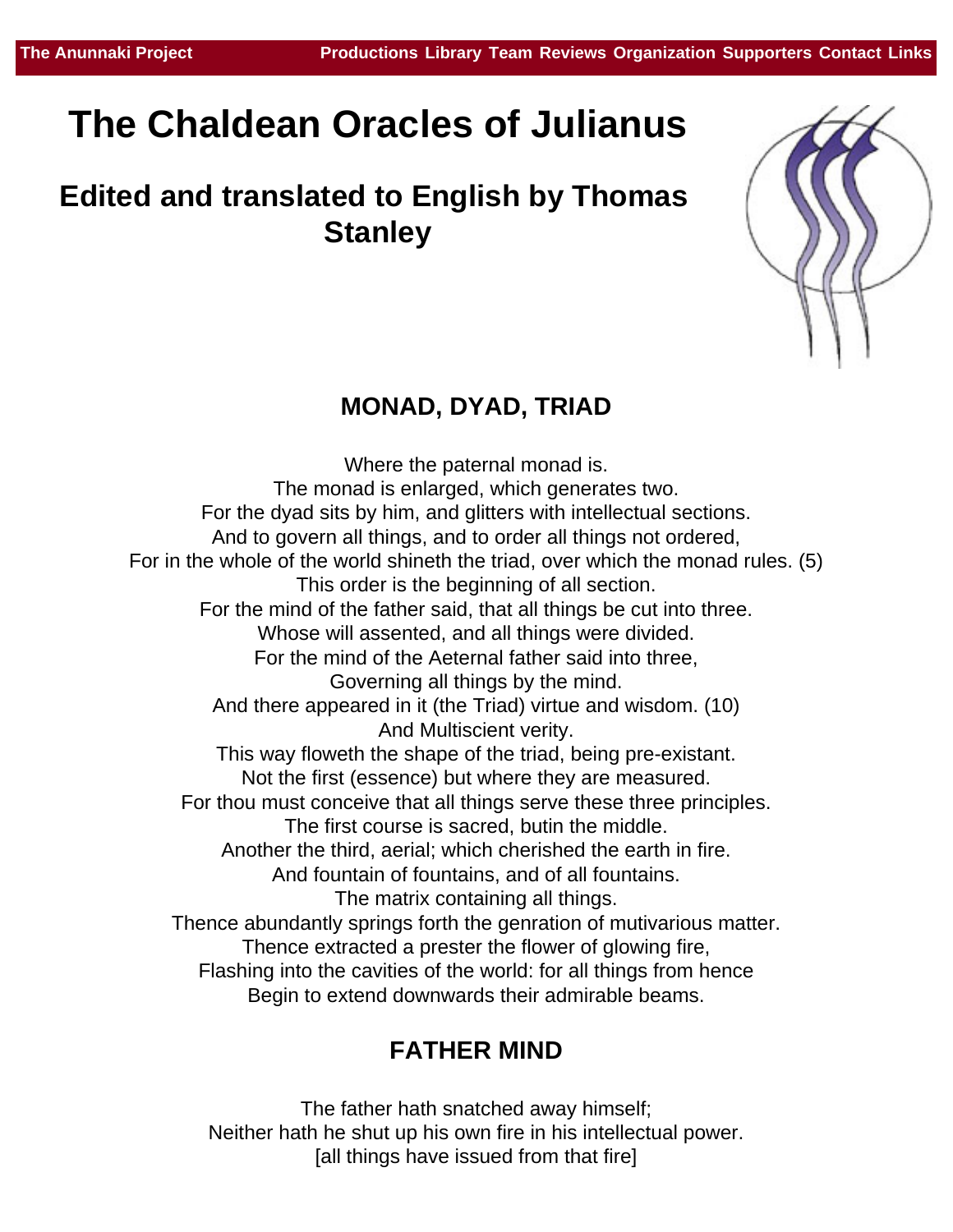For the father perfected all things, and delivered them over to the second mind,

Which the whole race of men call the first

Light begotten of the father; for he alone

Having crop'd the flower of the mind from the fathers vigor.

For the paternal self-begotten mind understanding [his] work,

Sowed in all the firey bond of love,

That all things might continue loving forever.

Neither those things which are intellectual in context in the light of the father in all things.

That being the elements of the world they might persist in love.

For it is bound of the paternal depth, and the fountain of the intellectuals.

Neither went he forth, but abode in the paternal depth,

And in the adytum according to divinely nourished silence.

For the fire once above, shutteth not his power

Into matter by actions, but by the mind.

For the paternal mind hath sowed symbols thro' the world,

Which understandeth intelligibles, and beutifieth ineffables.

Wholly division and indivisible.

By mind he contains the intelligibles, but introduceth sense into the worlds. By mind he contains the intelligibles, but introduceth soul into the world.

# **MIND INTELLIGIBLES INTELLECTUALS**

And of the one mind, the intelligible (mind). For the mind is not without the intelligible; It exists not without it. These are Intellectuals, and Intelligibles, which being understood, understand. For the intelligible is the ailment of the intelligent. Learn the Intelligible, since it exists beyond the mind. And of the mind which moves the Empyreal Heaven. For the Framer of the fiery World is the Mind of the Mind. You who know certainly the supermundane paternal depth. The intelligible is predominant over all section. There is somethingIntelligible, which it behooves thee to understand with the flower of the Mind. For if thou enclinest thy mind, thou shalt understand this also; Yet understanding something [of it] thoushalt not understand this wholly, For it is a power fo circumlucid strength, glittering with intellectual sections (rays). But it behooves not to consider this intelligible with vehemence of intellection, But with ample flame of ample mind, which measureth all things, Except this intelligible: but it behooves to understand this. For if thou inclinest thy mind, thou shalt understand this also, Not fixedly, but having a pure turning eye [thou must] Extend the empty mind of thy soul twoards the intelligible, That thou mayest learn the intelligible, for it exists beyond the mind. But every mind undeerstands this god; For the mind is not without the intelligible, Neither is the intelligible without the mind.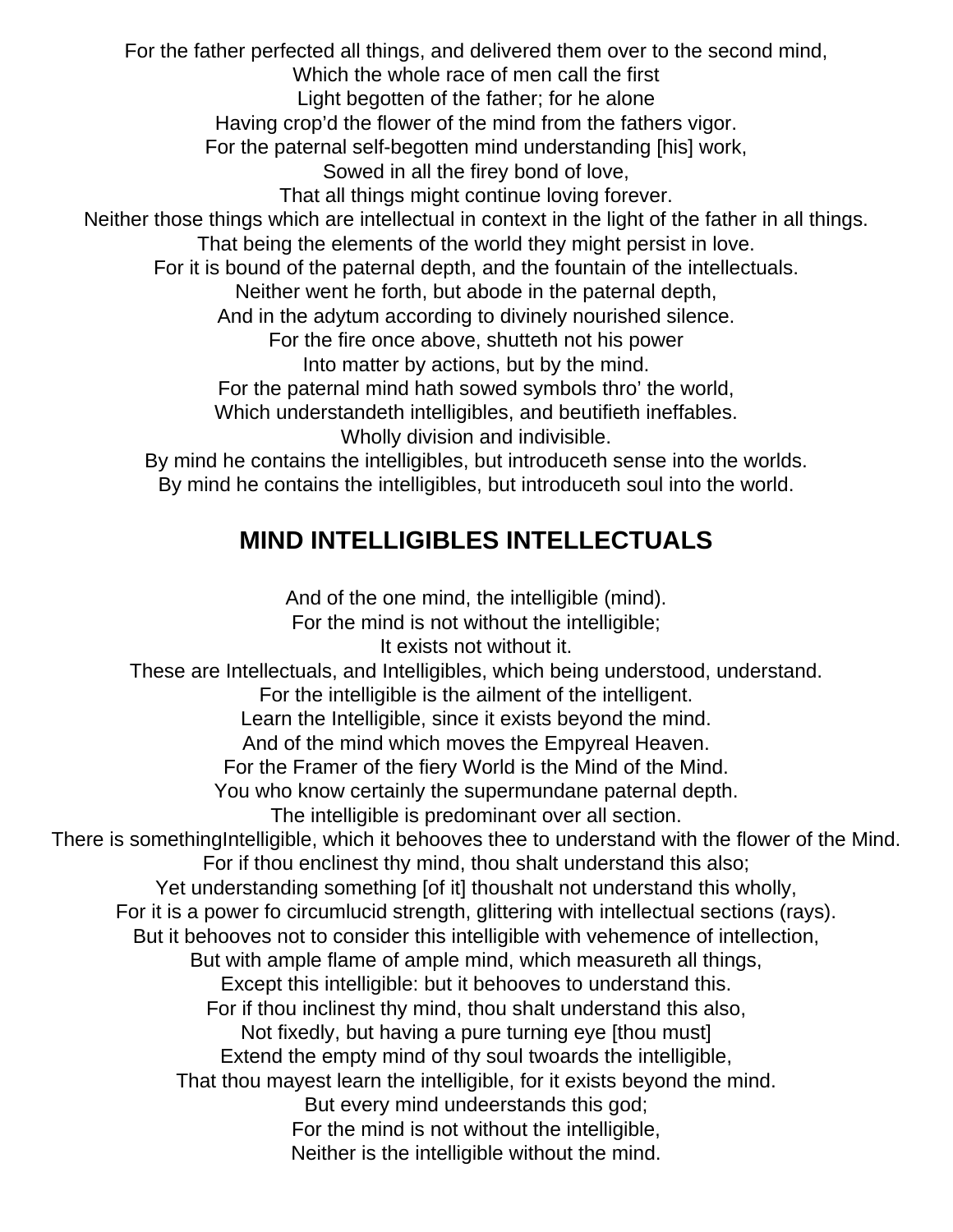To the intellectual presters of the intellectual fire, All things by yielding are subservient to the persuasive counsel of the father. And to understand, and always to remain in a restless whirling. But insinuating into worlds the venerable name in a sleepless whirling. Fountains and principles; to turn, and to always remain in a restless whirling. By reason of the terrible menace of the father. Under two minds the life generating fountain souls is contained; And the maker, who self operating framed the world. Who sprang out of the first mind. Cloathing Fire with Fire, binding them together to mingle. The fountainous craters, preserves the flower of his own fire. He glittereth with intellectual sections, and filled all things with love. Like swarms they are carried being broken, About the bodies of the world. That things unfashioned may be fashioned. What the mind speaks, it speaks by understanding. Power is with them, Mind is from Her.

#### **IYNGES IDEAS PRINCIPLES**

These being many ascend to the lucid worlds. Springing into them, and in which there are three Tops. Beneath them lies the chief of immaterials. Principles which have understood the intelligible works of the father. Disclosed them in sensible works as in bodies; Being (as it were) the ferry-man betwixt the father and matter. And producing manifest images of unmanifest things. And inscribing unmanifest things in the manifest frame of the world. The mind of the father made a jarring noise, understanding by vigorous counsel, Omniform ideas; and flying out of one fountain They spring forth; for, from the father was the counsel and end, By which they are connected to the father, by alternate life from several vehicles. But they were divided, being by intellectual fire distributed into other intellectuals: For the king did set before the multiform world an intellectual, incorruptable pattern; This print through the world he promoting, Of whose form according to which the world appeared Beautified with all kinds of ideas, of which there is one fountain, Out of which come rushing forth others undistributed, Being broken about the bodies of the world, which through the vast recesses, Like swarms, are carried round about every way. Intellectual notions from the paternal fountain cropping the flower of fire. In the point of sleepless time, of this primigenious idea. The first self-budding fountain of the father budded. Intelligible Iynges do (themselves) also understand from the father: By unspeakable counsels, being moved so as to understand.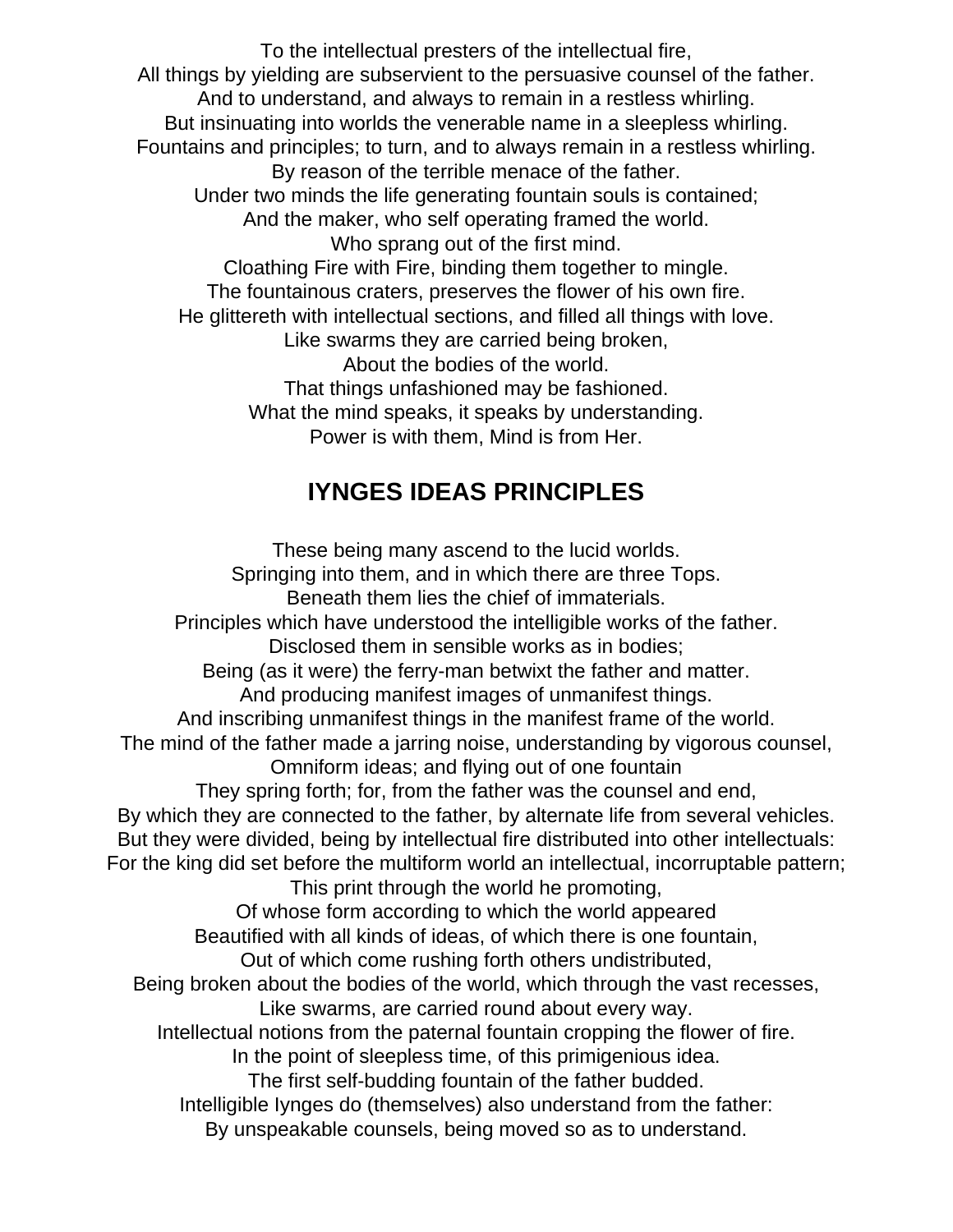## **HECATE, SYNOCHES, TELETARCHS**

For out of him spring all implacable thunders, And prester receiving cavities of the entirely-lucid strengthof father begotten hecate And he who begirs the flower of fire, and the strong spirit of the poles fiery above. He gave to hispresters that they should guard the tops. Mingling the power of his own strength in the synoches. O how the world hath intellectual guides inflexible! Because she is the Operatrix, Because she is the dispensatrix of life giving fire. Because also it fills the life producing bosom of Hecate. And instills in the Synoches the enlivening strength of potent fire. But they are guardians of the works of the father. For he disguises himself, professing to be clothed with the print of images. The Teletarchs are comprehended with the Synoches, To these intellectual presters of intellectual fire, All things are subservient. But as many as serve the material syncohes, Have put on the completely armed vigour of resounding light. With Triple strength fortifying the soul and the mind. To put into the mind the symbol of variety. And not to walk dispersedly on the Empyrael channels; But stiffly These frame indivisables, and sensibles, And Corporiforms, and things destin'd to matter.

### **SOUL. NATURE.**

For the soul being a bright fire, by the power of the father remains immortal, And is mistress of life, And possesseth many complexions of the cavities of the world: For it is in immitation of the mind; but that which is born have something of thew body. The channels being intermixed, she performs the worls of incorruptible fire. Next the paternal conceptions I (the soul) dwell, Warm, hjeating all things; For he did put the mind in the soul, , the soul in the dull body. Of us the father of gods and men imposed, Abundantly animating Light, Fire, Aether, Worlds. For natural works co-exist with the intellectual light of the father, For the soul which adorned the great heaven, and adorning with the father. But Her horns are fixed above, But about the shoulders of the Goddess, immense nature is exhalted. Again, indefatigueable Nature commands the worlds and works. The heaven drawing an eternal course may run. And the swift sun might come about the center as he useth. Look not into the fatal name of this nature.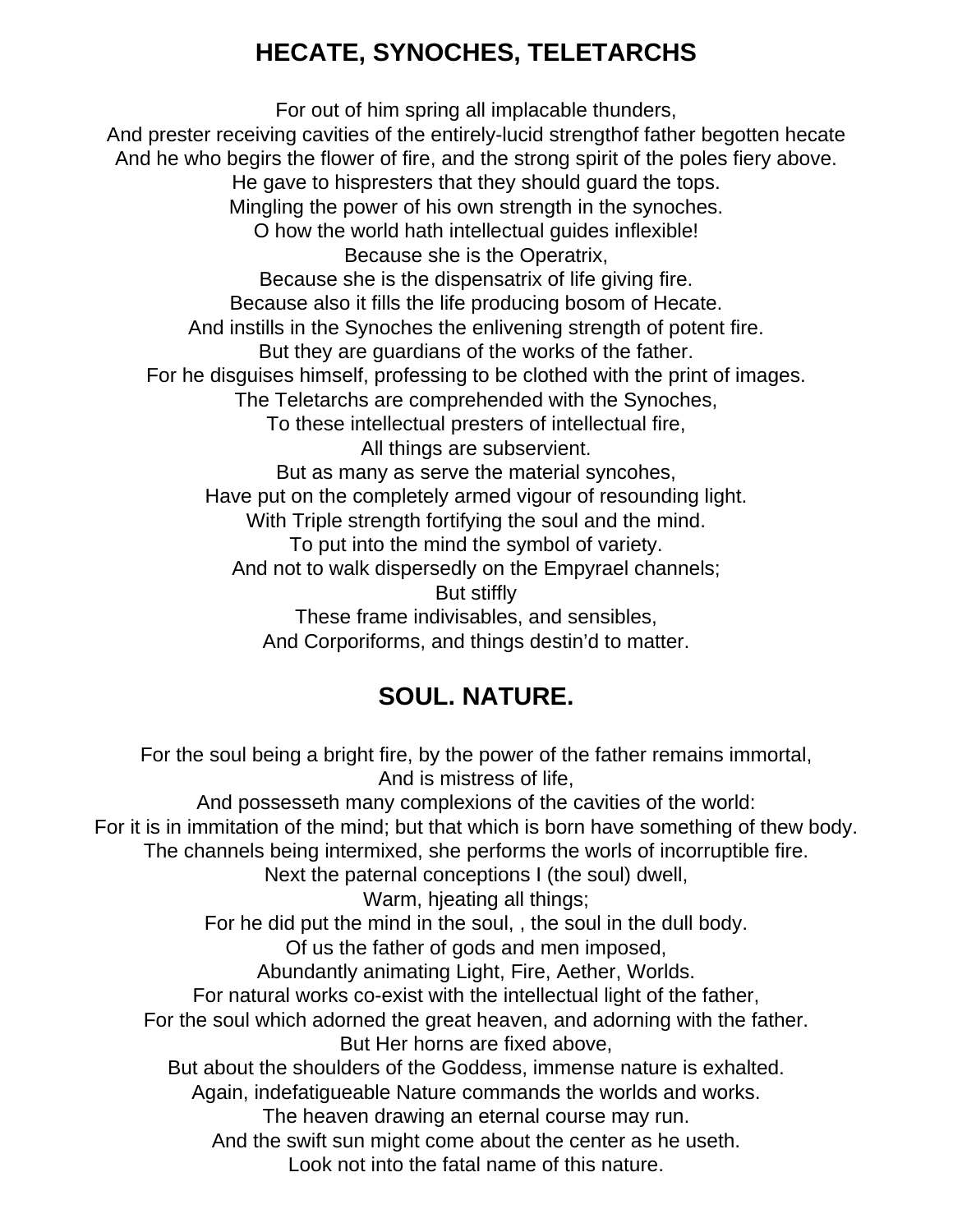# **THE WORLD**

The maker who operating by himself framed this world. And there was another bulk of fire, By it self operating all things that the body of the world might be perfected, That the world might be manifest and not seem membranous. The whole world of Fire, Water and Earth., and all nourishing Aether, The unexpressible watch words of the world. One life by another from the distributed channels Passing form above to the opposite part, Through the center of the Earth; and another fifth middle: Fiery channel, where it descends to the material channels life bringing fire, Stirring himself up with the goal of resounding light. Another foutnainous, which guides the Empyreal world. The center from which all (Lines) which way so ever are equal. For the paternal mind sowed symbols through the world. For the center of everyone is carried betwixt the fathers. For it is an immitation of the mind, But that which is born hath something of the body.

#### **HEAVEN**

For the father congregated seven firmaments of the world; Circumscribing Heaven in a round figure, He fixed a great company of inerratic stars, And he constituted a septenary of erratic annimals. Placing Earth in the middle and water in the middle of the Earth. The Air above these. He fixed a great company of inerratic stars, To be carried not by laborious and troublesome tension, But a settlement which hath not error. He fixed a great company of inerratic stars, Forcing Fire to Fire, To be carried by a settlement which hath not error. He constituted them six; casting into the midst the fire of the sun, Suspending their disorder in well-ordered zones. For the Goddess brings forth the great Sun, and the bright Moon. O Aether, son, spirit, guides of the moon and of the air; And of the solar circles, and of the monthly clashings. And of the aerial recesses. The melody of the aether, and of the passages of the sun, and moon, and of the air, And the wide Air, and the Lunar course, and the pole of the sun. Collecting it, and receiving the melody of the aether, And of the sun, and of the moon, and of all that are contained in the air.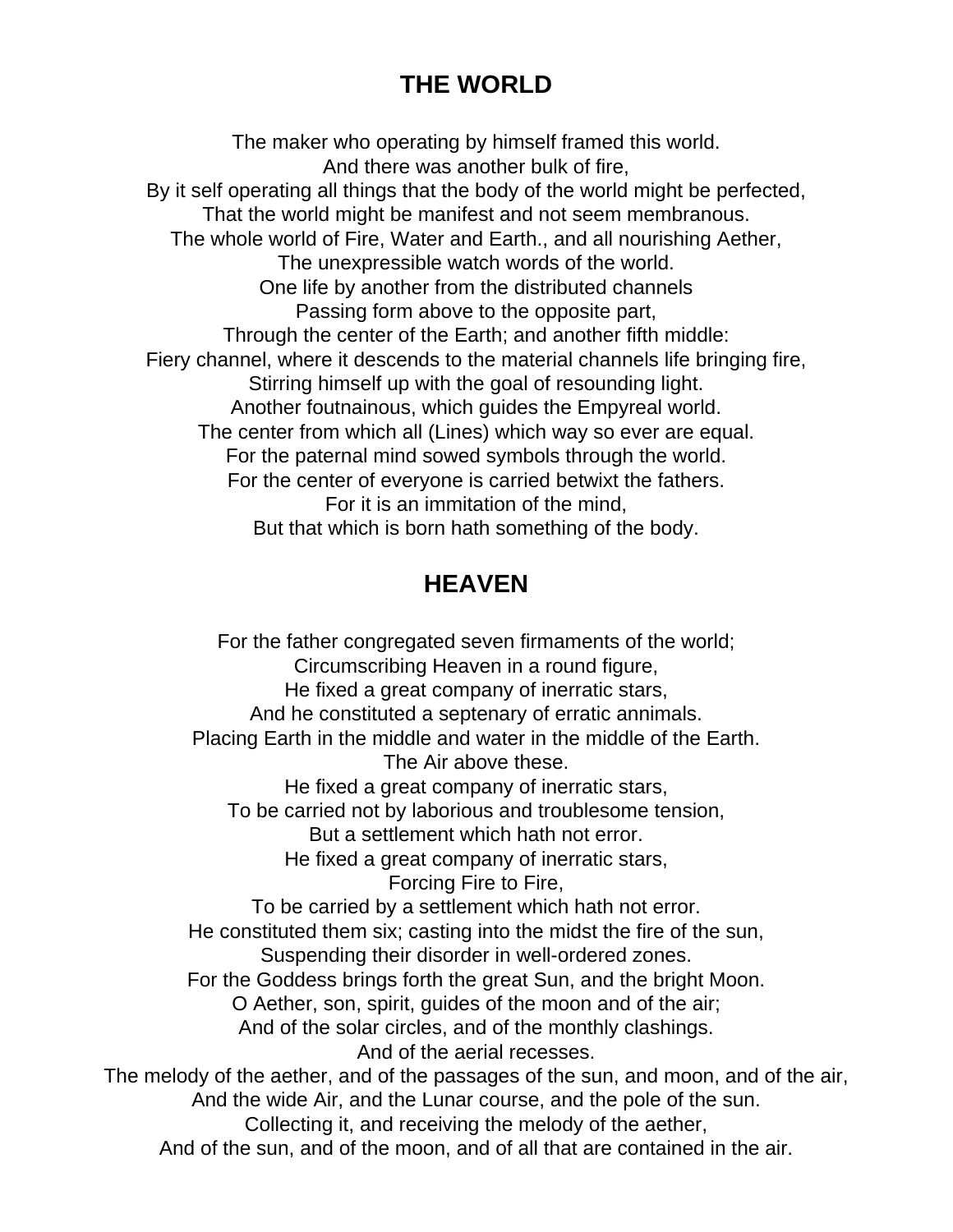Fire, the derivation of fire, and the dispenser of fire; His Hair pointed is seen by his native light; Hence comes Saturn. The sun assessor beholding the pure pole; And the Aetherial course, and the vast motion of the moon, And the Aerial fluxions, And the great sun, and the bright moon.

#### **TIME**

The Mundane god; Aeternal, infinite. Young, and old, of a spiral form. And another fountainous, who guides the Empyreal heaven.

#### **SOUL. BODY. MAN**

It behooves thee to hasten to the light, and to the beams of the father; From whence was sent to thee a soul clothed with much mind. These things the father conceived, and so the mortal was animated For the paternal mind sowed symbols in souls; Replenishing the soul with profound love For the father of the gods and men placed the mind in the soul; And in the body he established you. For all divine things are corporeal. But bodies are bound in them for your sakes: Incorporeals not being able to contain the bodies. By reasons of the corporeal nature in which you are concentrated. And they are in god, attracting strong flames. Descending from the father, from which descending the soul Corps of empyreal fruits the soul-nourishing flower. And therefore conceiving the worlds of the father They avoid the audacious wing of fatal destiny; And though you see this soul manumitted, Yet the father sends another to make up their number. Certainly these are superlatively blessed above all souls; They are sent forth from heaven to earth, And those rich souls which have unexpressible fates; As many of them (O King) as proceed from shining thee, Or from (Jove,god?) himself, Under the strong power of his thread. Let the immortal depth of thy soul be predominant; But all thy eyes extend upward. Stoop not down to the dark world, Beneath which lies a faithless depth, And Hades dark all over, squallid, delighting in images, unintelligible,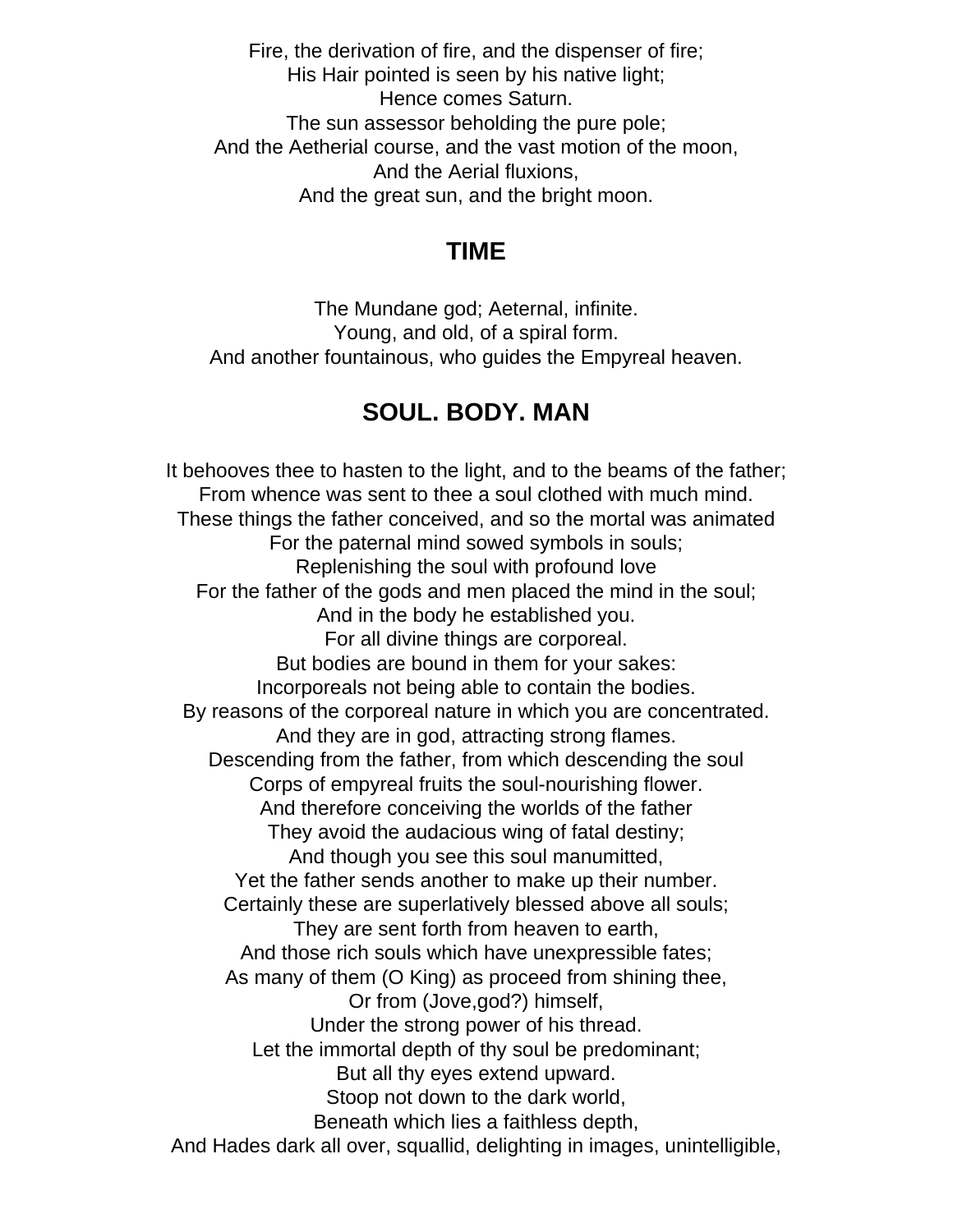Precipitous, creaggy, a depth; Always rolling, always espousing an opacous, idle breathless body, And the light hating world, and the winding currents, By which many things are swallowed up. Seek Paradise; Seek thou the way of the soul, Whence or by what order having served the body, To the same place from which thou didst flow. Thou must rise up again, joining action to sacred speech, Stoop not down, for a precipice lies below the earth; Drawing through the ladder which hath seven steps, Beneath which is the throne of necessity. Enlarge not thy destiny. The soul of man will in a manner clasp go to herself; Having nothing mortal, she is wholly inebriated from god: For she boasts harmony, in which the mortal body exists. If thou extend the fiery mind To the work of piety, thou shalt preserve the fluxible body. Theres room for the image also in the circumlucid place. Every way to the unfashioned soul stretch the reigns of fire. The fire glowing cognition hath the first rank. For the mortal approaching the fire, shall have the light of god. For to the slow mortal the gods are swift. The furies are stranglers of men. The burgeons, even of ill matter, are profitable good. Let hope nourish the in the fiery angelic region. But the paternal mind accepts not her will, Until she got of oblivion, and pronounce a word, Inserting the rememberance of the pure paternal symbol. To these be gave the docible character of life to be comprehended. Those who were asleep he made fruitful by his own strength. Defile not thy spirit nor deepen the superficies. Leave not the dross of matter on a precipice. Bring her not forth, least going forth she have something. The souls of those who quit the body violently, are most pure. The ungirders of the soul, which give her breathing, are easy to be loosed. In the side sinister of Hecate, there is a fountain of vertue; Which remains entire within, not emitting her virginity. O man the machine of boldest nature! Subject not to thy mind the vast measures of the earth. Nor measure the measures of the sun, gathering together cannons; He is moved by the aeternal will of the father, not for thy sake. Let alone the swift course of the moon: she runs ever by the swift impulse of necessity. The progression of the stars was not brought forth for thy sake. The aetherial wide flight of birds is not veracious, And the dissection of entrails and victims all these are toys, The supports of gainful cheats; fly thou these